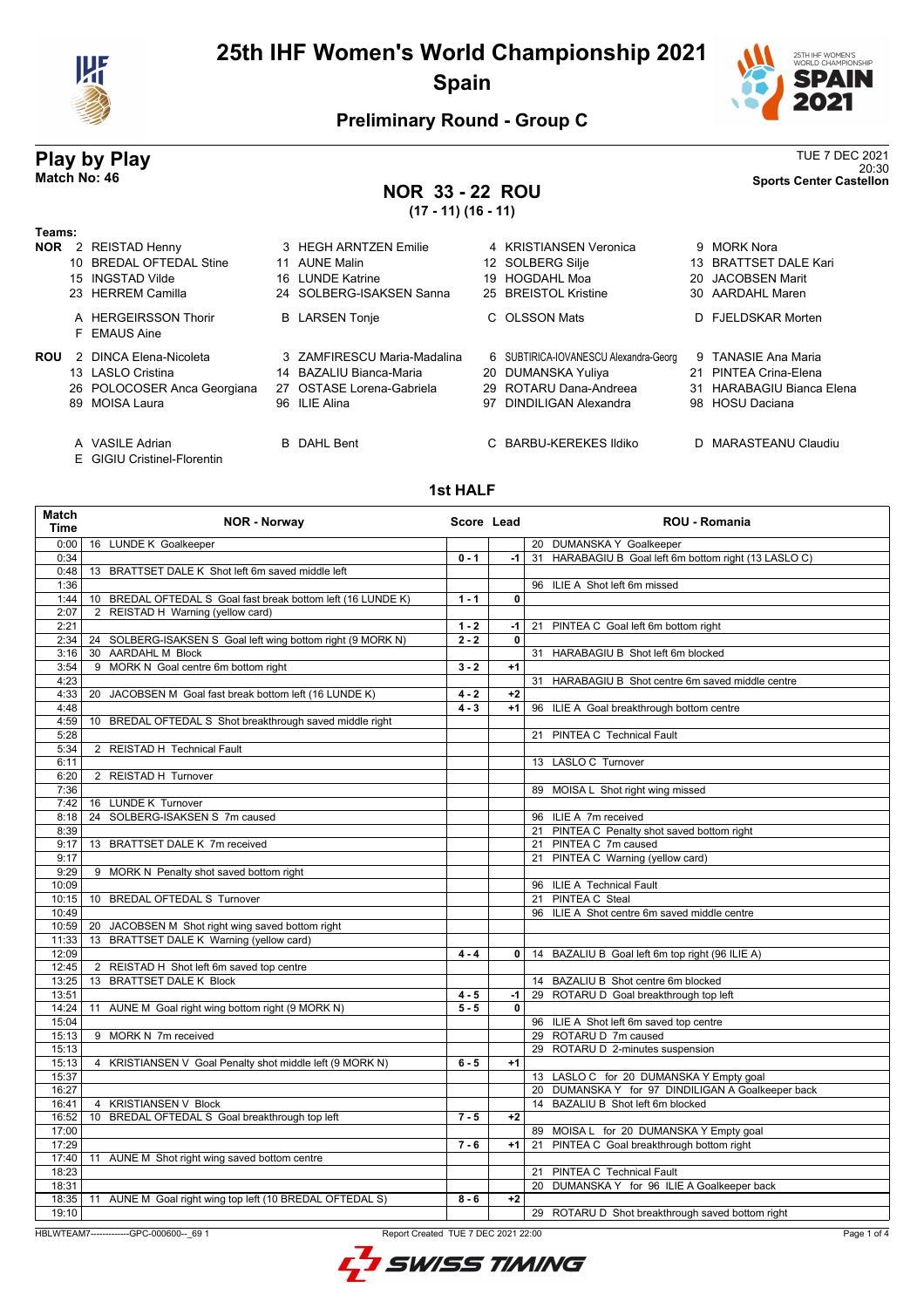



### **Preliminary Round - Group C**

**Play by Play**<br>Match No: 46<br>Sports Center Castellon 20:30 **Match No: 46 Sports Center Castellon**

### **NOR 33 - 22 ROU (17 - 11) (16 - 11)**

#### **1st HALF**

| Match<br><b>Time</b> | <b>NOR - Norway</b>                                                   | Score Lead    |      | <b>ROU - Romania</b>                                  |
|----------------------|-----------------------------------------------------------------------|---------------|------|-------------------------------------------------------|
| 19:37                | 13 BRATTSET DALE K Goal breakthrough bottom right                     | $9 - 6$       | $+3$ |                                                       |
| 19:42                |                                                                       |               |      | 21 PINTEA C 2-minutes suspension                      |
| 20:11                |                                                                       |               |      | 29 ROTARU D Shot centre 9m saved middle centre        |
| 20:20                |                                                                       | $9 - 7$       | $+2$ | 27 OSTASE L Goal centre 6m bottom left                |
| 20:32                | 13 BRATTSET DALE K Goal centre 6m bottom centre (10 BREDAL OFTEDAL S) | $10 - 7$      | $+3$ |                                                       |
| 20:55                |                                                                       |               |      | 27 OSTASE L for 20 DUMANSKA Y Empty goal              |
| 21:20                |                                                                       |               |      | 27 OSTASE L Shot centre 6m saved bottom left          |
| 21:21                |                                                                       |               |      | 20 DUMANSKA Y for 89 MOISA L Goalkeeper back          |
| 21:25                |                                                                       |               |      | 89 MOISA L for 20 DUMANSKA Y Empty goal               |
| 21:45                |                                                                       |               |      | 3 ZAMFIRESCU M Shot right 6m saved bottom right       |
| 21:57                | 4 KRISTIANSEN V Shot breakthrough post                                |               |      |                                                       |
| 22:01                |                                                                       |               |      | 20 DUMANSKA Y for 26 POLOCOSER A Goalkeeper back      |
| 22:04                |                                                                       |               |      | Team timeout                                          |
| 22:32                |                                                                       |               |      | 31 HARABAGIU B Shot centre 6m saved top centre        |
| 22:41                | 24 SOLBERG-ISAKSEN S Technical Fault                                  |               |      |                                                       |
| 23:27                |                                                                       | $10 - 8$      | $+2$ | 89 MOISA L Goal right 6m middle left (31 HARABAGIU B) |
| 24:01                | 10 BREDAL OFTEDAL S Goal right 6m top centre                          | $11 - 8$      | $+3$ |                                                       |
| 24:17                |                                                                       |               |      | 89 MOISA L Shot right wing saved top right            |
| 24:26                | 24 SOLBERG-ISAKSEN S Goal left 6m bottom right (9 MORK N)             | $12 - 8$      | $+4$ |                                                       |
| 25:02                | 15 INGSTAD V 2-minutes suspension                                     |               |      |                                                       |
| 25:14                |                                                                       | $12 - 9$      | $+3$ | 13 LASLO C Goal left 9m top right                     |
| 25:30                | 30 AARDAHL M for 16 LUNDE K Empty goal                                |               |      |                                                       |
| 25:52                | BREDAL OFTEDAL S Goal right 6m bottom left<br>10                      | $13 - 9$      | $+4$ |                                                       |
| 25:59                | 16 LUNDE K for 9 MORK N Goalkeeper back                               |               |      |                                                       |
| 26:21                |                                                                       |               |      | 14 BAZALIU B Shot left wing saved bottom centre       |
| 26:31                |                                                                       |               |      | 27 OSTASE L Shot centre 6m saved middle left          |
| 26:32                | 9 MORK N for 16 LUNDE K Empty goal                                    |               |      |                                                       |
| 26:53                | KRISTIANSEN V Goal breakthrough bottom right<br>$\overline{4}$        | $14 - 9$      | $+5$ |                                                       |
| 26:58                | 16 LUNDE K for 9 MORK N Goalkeeper back                               |               |      |                                                       |
| 27:06                |                                                                       | $14 - 10$     | $+4$ | 27 OSTASE L Goal centre 6m bottom right (13 LASLO C)  |
| 27:50                | 13 BRATTSET DALE K Goal centre 6m bottom left (10 BREDAL OFTEDAL S)   | $15 - 10$     | $+5$ |                                                       |
| 28:30                |                                                                       | $15 - 11$     | $+4$ | 21 PINTEA C Goal centre 6m bottom right (13 LASLO C)  |
| 29:04                | 13 BRATTSET DALE K 7m received                                        |               |      | 21 PINTEA C 7m caused                                 |
| 29:07                |                                                                       |               |      | 98 HOSU D for 20 DUMANSKA Y Goalkeeper Substitution   |
| 29:07                | 4 KRISTIANSEN V Goal Penalty shot bottom right (13 BRATTSET DALE K)   | $16 - 11$     | $+5$ |                                                       |
| 29:20                |                                                                       |               |      | 20 DUMANSKA Y for 98 HOSU D Goalkeeper Substitution   |
| 29:40                |                                                                       |               |      | 9 TANASIE A Shot centre 6m saved bottom right         |
| 30:00                | 4 KRISTIANSEN V Goal centre 6m middle right                           | $17 - 11$     | $+6$ |                                                       |
|                      |                                                                       | $2nd$ UAI $E$ |      |                                                       |

#### **2nd HALF**

| Match<br><b>Time</b> | <b>NOR - Norway</b>                                                  | Score Lead |      | <b>ROU - Romania</b>                                     |
|----------------------|----------------------------------------------------------------------|------------|------|----------------------------------------------------------|
| 30:00                | 16 LUNDE K Goalkeeper                                                |            |      | 98 HOSU D Goalkeeper                                     |
| 30:15                | 4 KRISTIANSEN V 7m received                                          |            |      | 3 ZAMFIRESCU M 7m caused                                 |
| 30:15                | 9 MORK N Goal Penalty shot bottom left (4 KRISTIANSEN V)             | 18 - 11    | $+7$ |                                                          |
| 30:25                | <b>BRATTSET DALE K Block</b><br>13                                   |            |      | 14 BAZALIU B Shot centre 6m blocked                      |
| 31:36                | KRISTIANSEN V Goal breakthrough top left<br>4                        | $19 - 11$  | $+8$ |                                                          |
| 31:46                | 30 AARDAHL M 2-minutes suspension                                    |            |      |                                                          |
| 32:02                |                                                                      | $19 - 12$  | $+7$ | 2 DINCA E Goal left wing top right (14 BAZALIU B)        |
| 32:12                | 9 MORK N for 16 LUNDE K Empty goal                                   |            |      |                                                          |
| 32:39                | BREDAL OFTEDAL S Goal left 6m middle centre<br>10                    | $20 - 12$  | $+8$ |                                                          |
| 32:43                | LUNDE K for 9 MORK N Goalkeeper back<br>16                           |            |      |                                                          |
| 33:10                | 4 KRISTIANSEN V Steal                                                |            |      | 13 LASLO C Turnover                                      |
| 33:13                | 9 MORK N for 16 LUNDE K Empty goal                                   |            |      |                                                          |
| 33:40                | 9 MORK N Technical Fault                                             |            |      |                                                          |
| 33:48                |                                                                      | $20 - 13$  | $+7$ | 21 PINTEA C Goal centre 6m bottom right (3 ZAMFIRESCU M) |
| 34:17                | 13 BRATTSET DALE K Goal centre 6m bottom right (10 BREDAL OFTEDAL S) | $21 - 13$  | $+8$ |                                                          |
| 34:21                | 16 LUNDE K for 9 MORK N Goalkeeper back                              |            |      |                                                          |
| 34:35                |                                                                      |            |      | 13 LASLO C Turnover                                      |
| 35:10                | AUNE M Shot centre 6m saved bottom centre<br>11                      |            |      |                                                          |
| 35:35                |                                                                      |            |      | 14 BAZALIU B Shot centre 6m saved top centre             |
| 35:43                | AUNE M Goal fast break bottom right (16 LUNDE K)<br>11               | $22 - 13$  | +9   |                                                          |
| 36:15                | BRATTSET DALE K 7m caused<br>13                                      |            |      | 21 PINTEA C 7m received                                  |
| 36:29                |                                                                      | $22 - 14$  | $+8$ | 13 LASLO C Goal Penalty shot middle left (21 PINTEA C)   |
| 37:13                | 9 MORK N Turnover                                                    |            |      | 29 ROTARU D Steal                                        |
| 37:27                |                                                                      |            |      | ROTARU D Shot fast break saved bottom right              |
| 37:55                | 9 MORK N Turnover                                                    |            |      | <b>DINCA E Steal</b><br>$\mathcal{P}$                    |
| 38:03                |                                                                      |            |      | A VASILE A Warning (yellow card) bench punishment        |

HBLWTEAM7-------------GPC-000600--\_69 1 Report Created TUE 7 DEC 2021 22:00

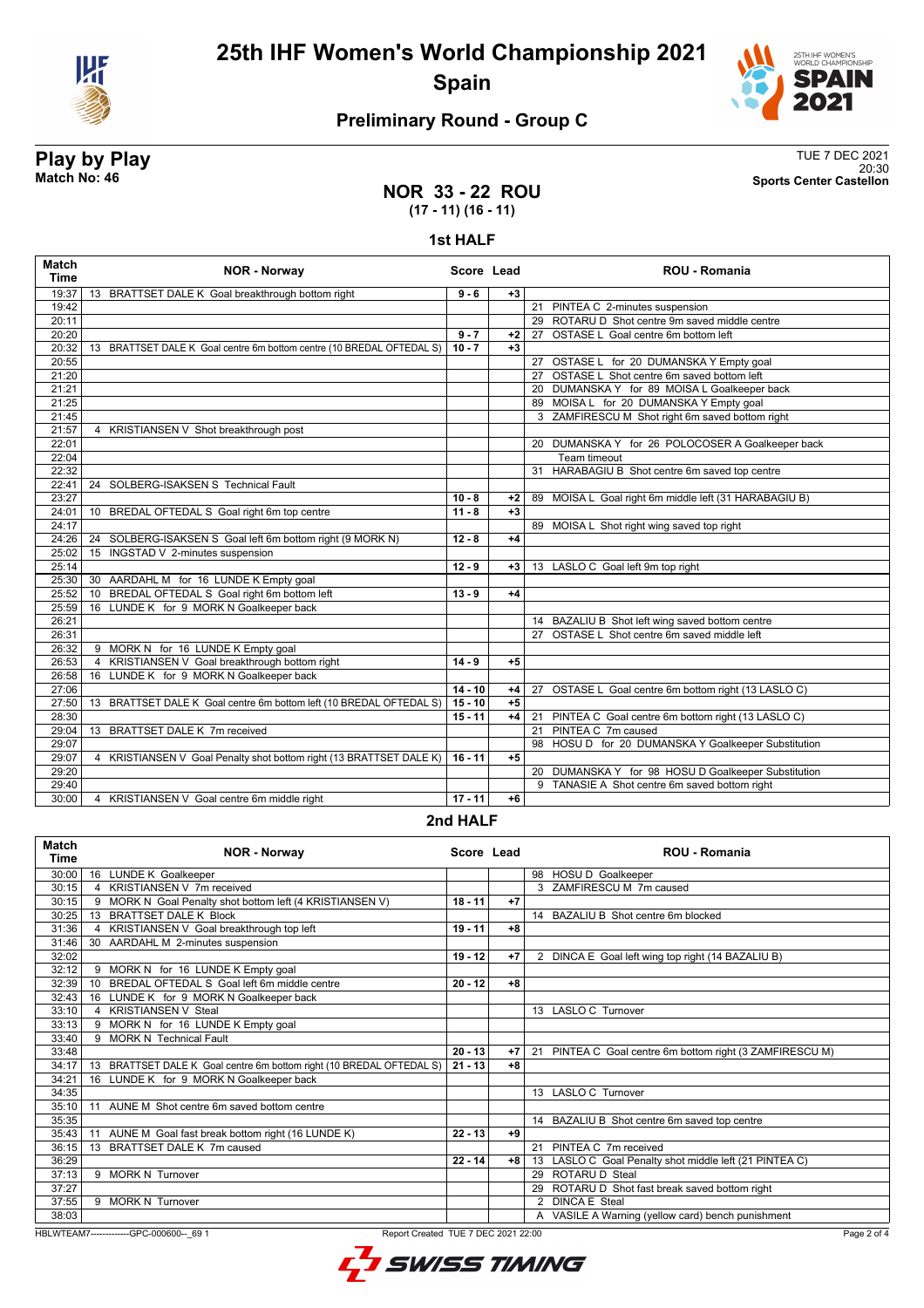



### **Preliminary Round - Group C**

**Play by Play**<br>Match No: 46<br>Sports Center Castellon 20:30 **Match No: 46 Sports Center Castellon**

### **NOR 33 - 22 ROU (17 - 11) (16 - 11)**

#### **2nd HALF**

| Match<br>Time      | <b>NOR - Norway</b>                                               | Score Lead |       | <b>ROU - Romania</b>                                              |
|--------------------|-------------------------------------------------------------------|------------|-------|-------------------------------------------------------------------|
| 38:42              |                                                                   |            |       | 13 LASLO C Shot centre 6m post                                    |
| 39:10              | 9 MORK N Goal breakthrough top left                               | $23 - 14$  | +9    |                                                                   |
| 39:14              |                                                                   |            |       | Team timeout                                                      |
| 39:44              |                                                                   |            |       | 31 HARABAGIU B Shot breakthrough saved bottom right               |
| 39:55              | AUNE M Goal right wing top left (9 MORK N)<br>11                  | $24 - 14$  | $+10$ |                                                                   |
| 40:42<br>41:08     | 13 BRATTSET DALE K Goal centre 6m bottom left (4 KRISTIANSEN V)   | $25 - 14$  | $+11$ | 29 ROTARU D Shot breakthrough saved top left                      |
| 42:02              |                                                                   |            |       | 31 HARABAGIU B Turnover                                           |
| 42:51              | 9 MORK N Turnover                                                 |            |       | 26 POLOCOSER A Steal                                              |
| 42:58              |                                                                   | $25 - 15$  | $+10$ | 2 DINCA E Goal fast break bottom right (13 LASLO C)               |
| 43:26              | 4 KRISTIANSEN V Shot breakthrough post                            |            |       |                                                                   |
| 43:50              |                                                                   |            |       | 21 PINTEA C for 98 HOSU D Empty goal                              |
| 44:03              |                                                                   | $25 - 16$  | +9    | 13 LASLO C Goal centre 6m bottom right                            |
| 44:09<br>44:09     | Team timeout                                                      |            |       | 98 HOSU D for 27 OSTASE L Goalkeeper back                         |
| 44:33              | 23 HERREM C Shot left wing post                                   |            |       |                                                                   |
| 44:43              |                                                                   |            |       | 31 HARABAGIU B for 98 HOSU D Empty goal                           |
| 45:02              |                                                                   |            |       | 98 HOSU D for 31 HARABAGIU B Goalkeeper back                      |
| 45:01              |                                                                   |            |       | 89 MOISA L Shot right wing post                                   |
| 45:56              | 10 BREDAL OFTEDAL S Turnover                                      |            |       |                                                                   |
| 46:08              | 23 HERREM C 7m caused                                             |            |       | 27 OSTASE L 7m received                                           |
| 46:17              |                                                                   | $25 - 17$  | $+8$  | 13 LASLO C Goal Penalty shot top centre (27 OSTASE L)             |
| 46:53<br>47:13     | 4 KRISTIANSEN V Shot breakthrough post                            |            |       | 31 HARABAGIU B for 98 HOSU D Empty goal                           |
| 47:23              |                                                                   |            |       | 98 HOSU D for 31 HARABAGIU B Goalkeeper back                      |
| 47:20              |                                                                   |            |       | 27 OSTASE L Shot centre 6m saved bottom right                     |
| 47:52              | 30 AARDAHL M Goal centre 6m bottom right (4 KRISTIANSEN V)        | $26 - 17$  | $+9$  |                                                                   |
| 47:53              |                                                                   |            |       | 27 OSTASE L 2-minutes suspension                                  |
| 48:13              |                                                                   |            |       | 31 HARABAGIU B for 98 HOSU D Empty goal                           |
| 49:01              |                                                                   |            |       | 98 HOSU D for 2 DINCA E Goalkeeper back                           |
| 49:22<br>49:30     | 30 AARDAHL M Shot fast break missed                               |            |       | 31 HARABAGIU B Shot centre 6m saved top centre                    |
| 49:39              |                                                                   |            |       | 2 DINCA E for 98 HOSU D Empty goal                                |
| 50:11              | 10 BREDAL OFTEDAL S Steal                                         |            |       | 13 LASLO C Turnover                                               |
| 50:18              |                                                                   |            |       | 98 HOSU D for 27 OSTASE L Goalkeeper back                         |
| 50:51              | 2 REISTAD H Goal left 6m bottom right                             | $27 - 17$  | $+10$ |                                                                   |
| 51:08              |                                                                   |            |       | 27 OSTASE L for 98 HOSU D Empty goal                              |
| 51:28              |                                                                   |            |       | 98 HOSU D for 14 BAZALIU B Goalkeeper back                        |
| 51:25              | 9 MORK N Goal empty goal bottom centre (16 LUNDE K)               | $28 - 17$  | $+11$ | 13 LASLO C Turnover                                               |
| 51:32<br>51:32     |                                                                   |            |       | Team timeout                                                      |
| 51:32              |                                                                   |            |       | 14 BAZALIU B for 98 HOSU D Empty goal                             |
| 51:41              | 12 SOLBERG S for 30 AARDAHL M Goalkeeper back                     |            |       |                                                                   |
| 51:51              |                                                                   |            |       | 98 HOSU D for 14 BAZALIU B Goalkeeper back                        |
| 51:50              |                                                                   | $28 - 18$  | $+10$ | DINCA E Goal left wing top right (14 BAZALIU B)<br>$\overline{2}$ |
| 52:13              | 2 REISTAD H Shot left 9m saved bottom left                        |            |       |                                                                   |
| 52:22<br>52:26     | AARDAHL M for 16 LUNDE K Empty goal<br>30                         |            |       | 14 BAZALIU B for 98 HOSU D Empty goal                             |
| 52:57              |                                                                   |            |       | 98 HOSU D for 14 BAZALIU B Goalkeeper back                        |
| 53:01              |                                                                   | 28 - 19    | +9    | 13 LASLO C Goal breakthrough bottom right                         |
| 53:22              | 13 BRATTSET DALE K Goal centre 6m top right (10 BREDAL OFTEDAL S) | $29 - 19$  | $+10$ |                                                                   |
| 53:22              |                                                                   |            |       | 27<br>OSTASE L 2-minutes suspension                               |
| 53:26              |                                                                   |            |       | 14 BAZALIU B for 98 HOSU D Empty goal                             |
| $\overline{54:14}$ |                                                                   | $29 - 20$  | +9    | PINTEA C Goal breakthrough bottom left<br>21                      |
| 54:28              | 23 HERREM C Goal left wing bottom left (2 REISTAD H)              |            |       | 98 HOSU D for 96 ILIE A Goalkeeper back                           |
| 54:40<br>54:50     |                                                                   | $30 - 20$  | $+10$ | 96 ILIE A for 98 HOSU D Empty goal                                |
| 55:24              |                                                                   |            |       | 98 HOSU D for 96 ILIE A Goalkeeper back                           |
| 55:19              |                                                                   |            |       | 14 BAZALIU B Shot centre 9m saved bottom right                    |
| 55:53              | 13 BRATTSET DALE K 7m received                                    |            |       | ROTARU D 7m caused<br>29                                          |
| 56:04              | 2<br>REISTAD H Penalty shot saved top left                        |            |       |                                                                   |
| 57:01              |                                                                   | $30 - 21$  | +9    | OSTASE L Goal centre 6m top centre (13 LASLO C)<br>27             |
| 57:12              | BRATTSET DALE K Goal centre 6m bottom right<br>13                 | $31 - 21$  | $+10$ |                                                                   |
| 58:07<br>58:12     | 2 REISTAD H Goal fast break bottom right (3 HEGH ARNTZEN E)       | $32 - 21$  | $+11$ | LASLO C Shot centre 9m missed<br>13                               |
| 59:06              |                                                                   |            |       | 14 BAZALIU B Shot left 6m saved middle left                       |
| 59:17              | 19 HOGDAHL M 7m caused                                            |            |       | OSTASE L 7m received<br>27                                        |
| 59:30              |                                                                   | $32 - 22$  | +10   | 13 LASLO C Goal Penalty shot bottom right (27 OSTASE L)           |